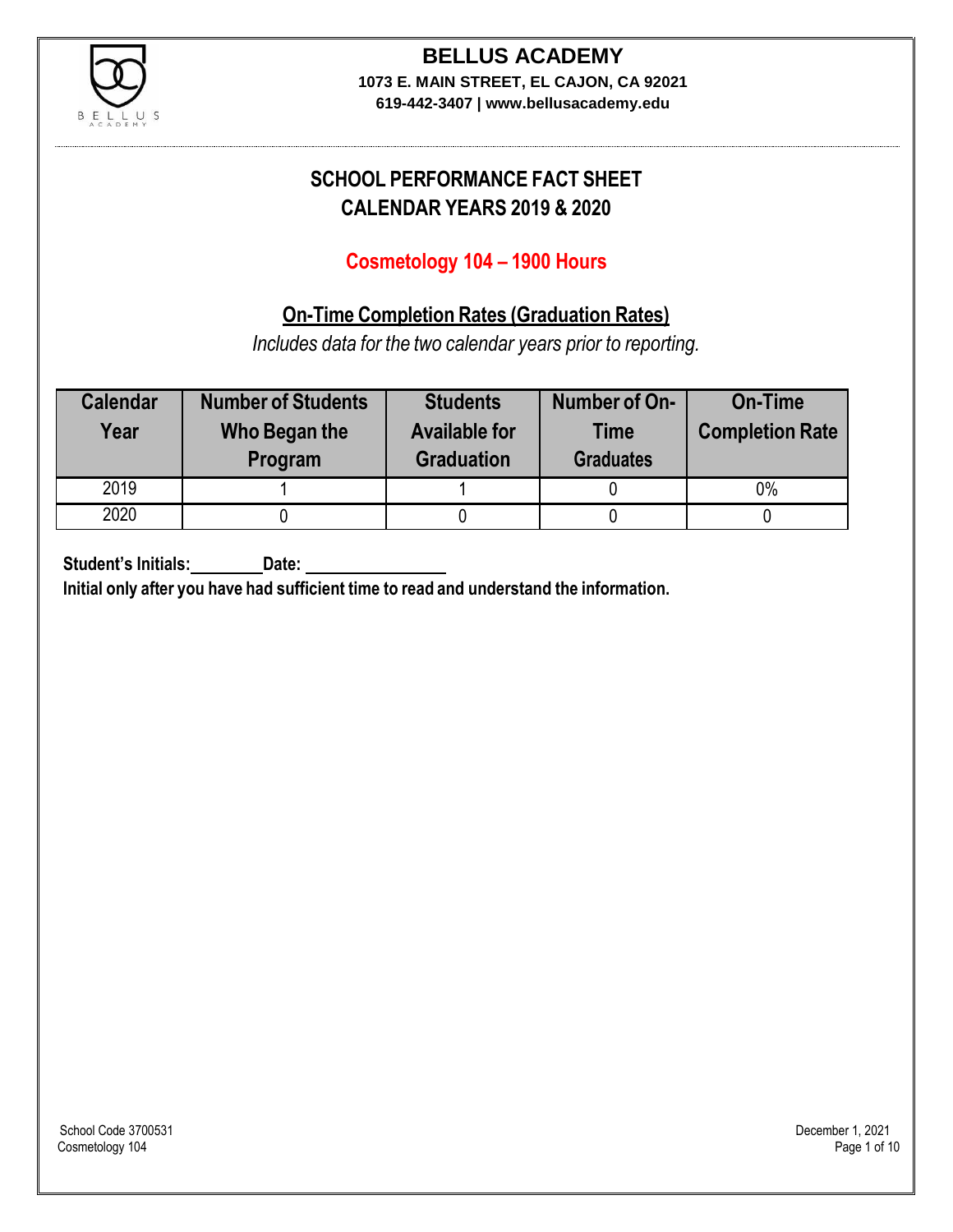

**619-442-3407 | www.bellusacademy.edu**

#### **Job Placement Rates** *(includes data for the two calendar years prior to reporting)*

| <b>Calendar</b> | Number of                                                | Number of        | <b>Graduates</b>                          | <b>Graduates</b>                | <b>Placement Rate %</b>                |
|-----------------|----------------------------------------------------------|------------------|-------------------------------------------|---------------------------------|----------------------------------------|
| Year            | <b>Students</b><br><b>Who</b><br><b>Began</b><br>Program | <b>Graduates</b> | <b>Available for</b><br><b>Employment</b> | Employed in the<br><b>Field</b> | <b>Employed in the</b><br><b>Field</b> |
| 2019            |                                                          |                  |                                           |                                 | $0\%$                                  |
| 2020            |                                                          |                  |                                           |                                 |                                        |

You may obtain from the institution a list of the employment positions determined to be in the field for which a student received education and training by contacting the Admissions Representative at this institution.

## **Gainfully Employed Categories** *(includes data for the two calendar years prior to reporting)*

| <b>Calendar Year</b> | <b>Graduate Employed</b><br>in the Field<br>20-29 Hours Per<br><b>Week</b> | <b>Graduates Employed in the</b><br><b>Field at Least 30 Hours Per</b><br><b>Week</b> | <b>Total Graduates</b><br><b>Employed in the</b><br><b>Field</b> |
|----------------------|----------------------------------------------------------------------------|---------------------------------------------------------------------------------------|------------------------------------------------------------------|
| 2019                 |                                                                            |                                                                                       |                                                                  |
| 2020                 |                                                                            |                                                                                       |                                                                  |

## **Part-Time vs. Full-Time Employment**

#### **Single Position vs. Concurrent Aggregated Position**

| <b>Calendar Year</b> | <b>Graduates</b><br><b>Employed in the</b><br><b>Field in a Single</b><br><b>Position</b> | Graduates Employed in the<br><b>Field in Concurrent</b><br><b>Aggregated Positions</b> | <b>Total Graduates</b><br><b>Employed in the</b><br><b>Field</b> |
|----------------------|-------------------------------------------------------------------------------------------|----------------------------------------------------------------------------------------|------------------------------------------------------------------|
| 2019                 |                                                                                           |                                                                                        |                                                                  |
| 2020                 |                                                                                           |                                                                                        |                                                                  |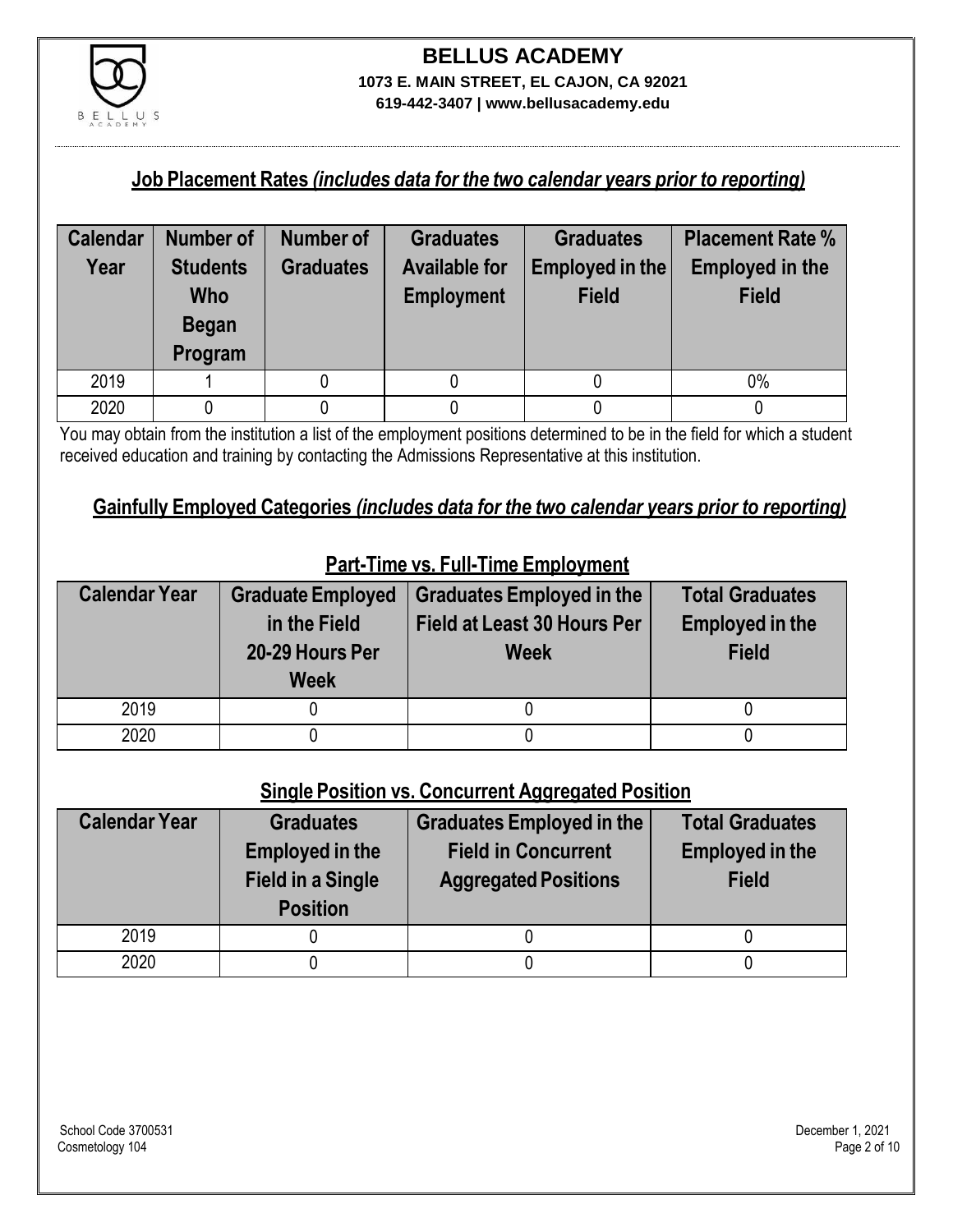

**619-442-3407 | www.bellusacademy.edu**

## **Self-Employed / Freelance Positions**

| <b>Calendar Year</b> | <b>Graduates Employed who are Self-</b><br><b>Employed or Working Freelance</b> | <b>Total Graduates</b><br><b>Employed in the Field</b> |
|----------------------|---------------------------------------------------------------------------------|--------------------------------------------------------|
| 2019                 |                                                                                 |                                                        |
| 2020                 |                                                                                 |                                                        |

## **InstitutionalEmployment**

| <b>Calendar Year</b> | <b>Graduates Employed in the Field who are</b><br><b>Employed by the Institution, an Employer</b><br>Owned by the Institution, or an Employer<br>who Shares Ownership with the | <b>Total Graduates</b><br><b>Employed in the Field</b> |  |
|----------------------|--------------------------------------------------------------------------------------------------------------------------------------------------------------------------------|--------------------------------------------------------|--|
|                      | Institution.                                                                                                                                                                   |                                                        |  |
| 2019                 |                                                                                                                                                                                |                                                        |  |
| 2020                 |                                                                                                                                                                                |                                                        |  |

**Student's Initials:** Date:

**Initial only after you have had sufficient time to read and understand the information.**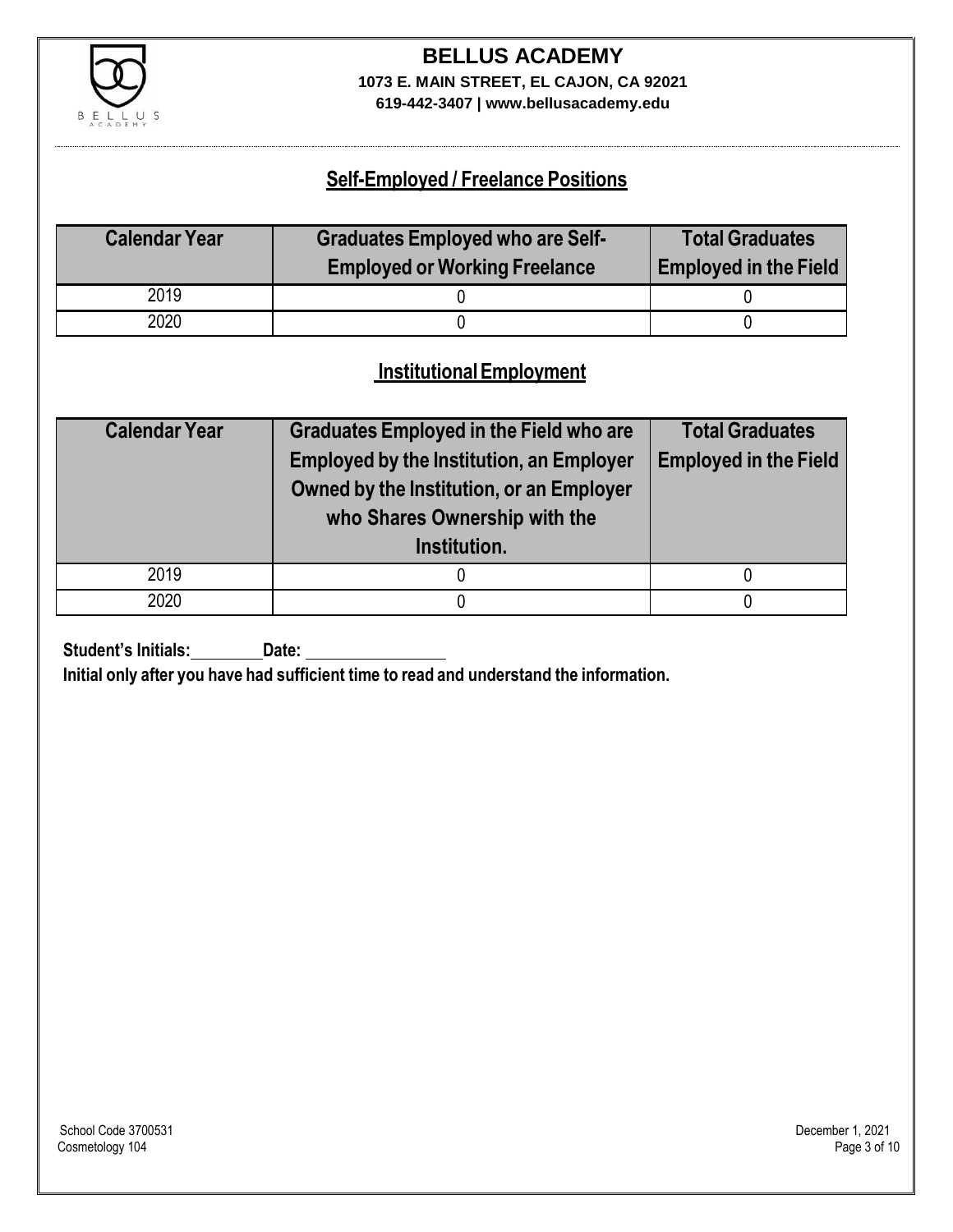

## **License Examination Passage Rates** *(includes data for the two calendar years prior to reporting)*

| <b>Calendar</b><br>Year | Number of<br><b>Graduates in</b><br><b>Calendar Year</b> | Number of<br><b>Graduates</b><br><b>Taking Exam</b> | <b>Who</b><br><b>Number</b><br><b>First</b><br><b>Passed</b><br><b>Available Exam</b><br>Exam | <b>Number Who</b><br><b>Failed First</b><br><b>Available</b><br>Exam | <b>Passage</b><br><b>Rate</b> |
|-------------------------|----------------------------------------------------------|-----------------------------------------------------|-----------------------------------------------------------------------------------------------|----------------------------------------------------------------------|-------------------------------|
| 2019                    |                                                          |                                                     |                                                                                               |                                                                      | 0%                            |
| 2020                    |                                                          |                                                     |                                                                                               |                                                                      |                               |

Licensure examination passage data is not available from the state agency administering the examination. We are unable to collect data from 0 graduates.

**Student's Initials: Date: Initial only after you have had sufficient time to read and understand the information.**

School Code 3700531 December 1, 2021<br>Cosmetology 104 Page 4 of 10 Cosmetology 104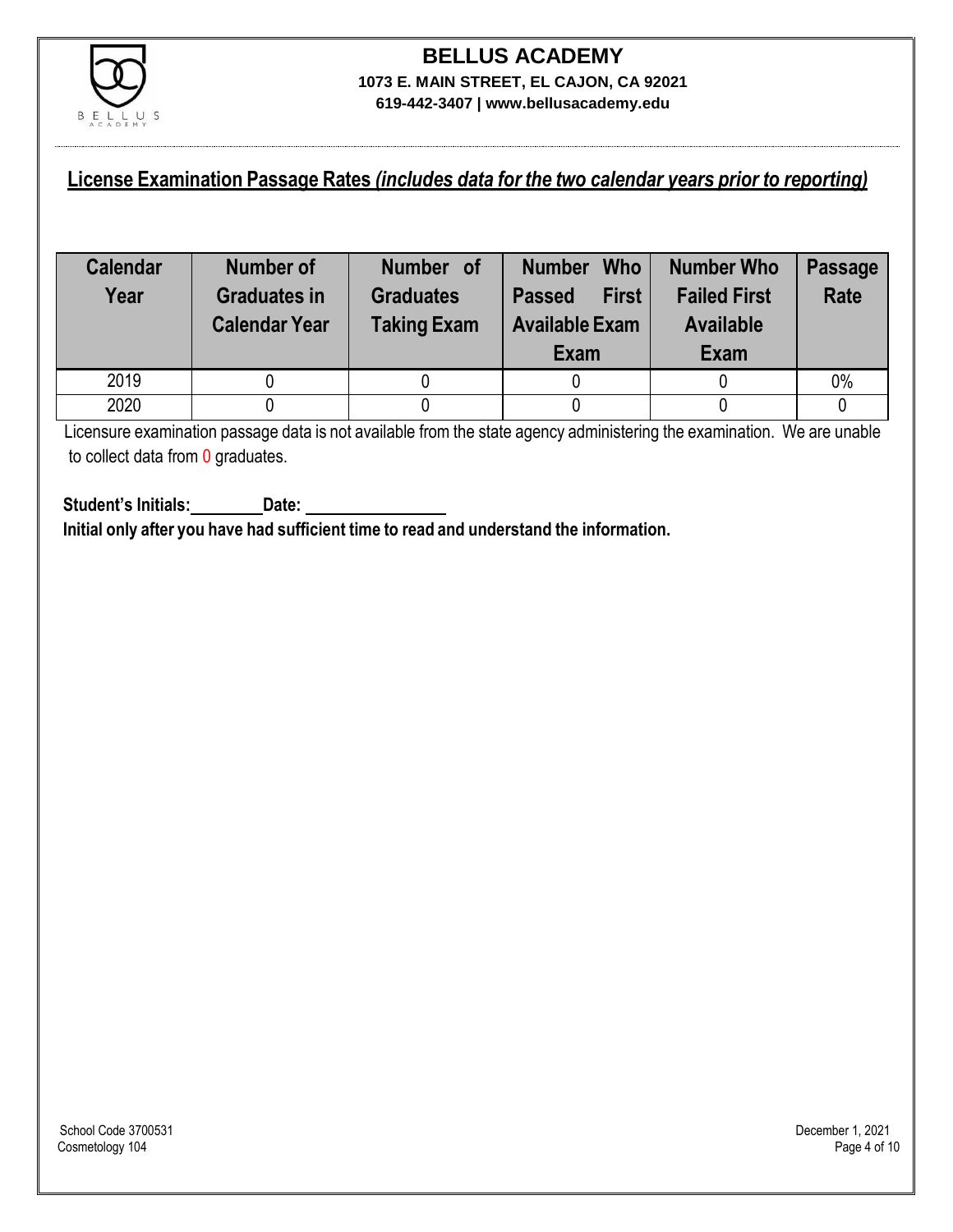

#### **Salary and Wage Information** *(includes data for the two calendar years prior to reporting)*

#### **Annual salary and wages reported for graduates employed in the field.**

| <b>Calendar</b> | <b>Graduates</b>     | <b>Graduates</b>   |                   |                         | \$20,001 \$35,001 \$40,001 \$45,001 No Salary |
|-----------------|----------------------|--------------------|-------------------|-------------------------|-----------------------------------------------|
| Year            | <b>Available for</b> | <b>Employed in</b> |                   |                         | <b>Information</b>                            |
|                 | <b>Employment</b>    | <b>Field</b>       | \$25,000 \$40,000 | $ $45,000$ \ \$50,000 \ | <b>Reported</b>                               |
| 2019            |                      |                    |                   |                         |                                               |
| 2020            |                      |                    |                   |                         |                                               |

A list of sources used to substantiate salary disclosures is available from the school. Wage and salary data was gathered using the following data: Graduate Employment verification. Additional wage and salary information may be found on the Bureau of Labor Statistics O\*Net websites for each discipline at:

#### **Cosmetology**

[http://www.careerinfonet.org/occ\\_rep.asp?optstatus=011000000&soccode=395012&id=1&nodeid=2&stfips=06&sear](http://www.careerinfonet.org/occ_rep.asp?optstatus=011000000&soccode=395012&id=1&nodeid=2&stfips=06&search=Go) [ch=Go](http://www.careerinfonet.org/occ_rep.asp?optstatus=011000000&soccode=395012&id=1&nodeid=2&stfips=06&search=Go)

#### Makeup Artistry

[http://www.careerinfonet.org/occ\\_rep.asp?optstatus=011000000&soccode=395091&id=1&nodeid=2&stfips=06&search](http://www.careerinfonet.org/occ_rep.asp?optstatus=011000000&soccode=395091&id=1&nodeid=2&stfips=06&search=Go) [=Go](http://www.careerinfonet.org/occ_rep.asp?optstatus=011000000&soccode=395091&id=1&nodeid=2&stfips=06&search=Go)

**Student's Initials: Date: Initial only after you have had sufficient time to read and understand the information.**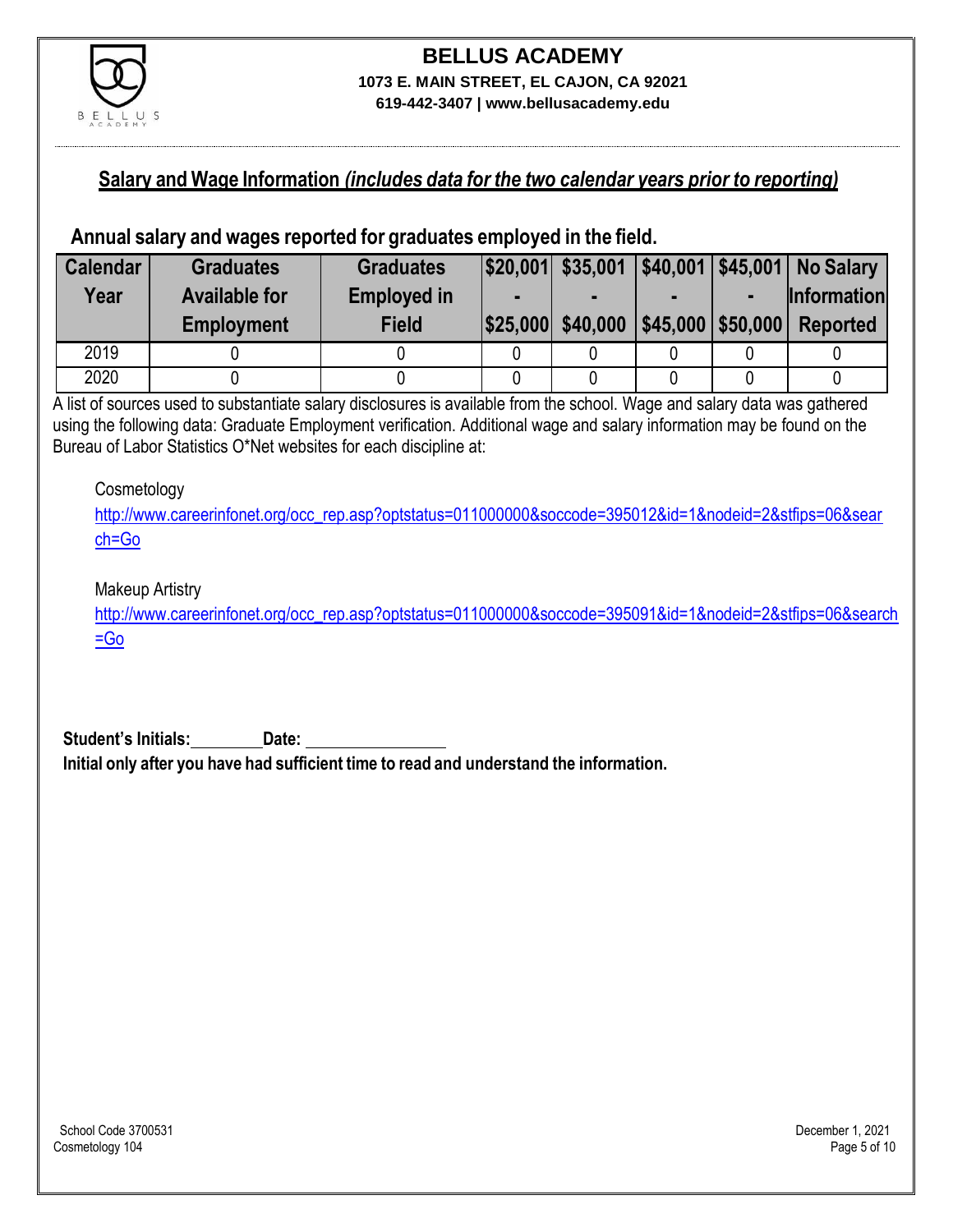

## **Cost of Educational Program**

Total charges for the program for students completing on time in 2019: **\$32,947.** Total charges may be higher for students that do not complete on time.

Total charges for the program for students completing on time in 2020: **\$33,247.** Total charges may be higher for students that do not complete on time.

**Student's Initials: Date: Initial only after you have had sufficient time to read and understand the information.**

## **Federal Student Loan Debt**

| <b>Calendar</b><br>Year(s) | <b>Most recent three</b><br>year cohort default<br>rate, as reported by<br>the United State<br><b>Department of</b><br>Education. <sup>1</sup> | The percentage of<br>enrolled students<br>receiving federal<br>student loans to<br>pay for this<br>program. | The percentage of<br>graduates who<br>took out federal<br>student loans to<br>pay for this<br>program. | The average amount of<br>federal student loan<br>debt of graduates who<br>took out federal<br>student loans at this<br>institution. |
|----------------------------|------------------------------------------------------------------------------------------------------------------------------------------------|-------------------------------------------------------------------------------------------------------------|--------------------------------------------------------------------------------------------------------|-------------------------------------------------------------------------------------------------------------------------------------|
| 2019                       |                                                                                                                                                | $0\%$                                                                                                       | $0\%$                                                                                                  | \$4641                                                                                                                              |
| 2020                       | 1.5%                                                                                                                                           | $0\%$                                                                                                       | 0%                                                                                                     | \$3739                                                                                                                              |

<sup>1</sup>The percentage of students who defaulted on their federal student loans is called the Cohort Default Rate (CDR). It shows the percentage of this school's students who were more than 270 days (9 months) behind on their federal student loans within three years of when the first payment was due. This is the most recent CDR reported by the U.S. Department of Education.

**Student's Initials: Date: Initial only after you have had sufficient time to read and understand the information.**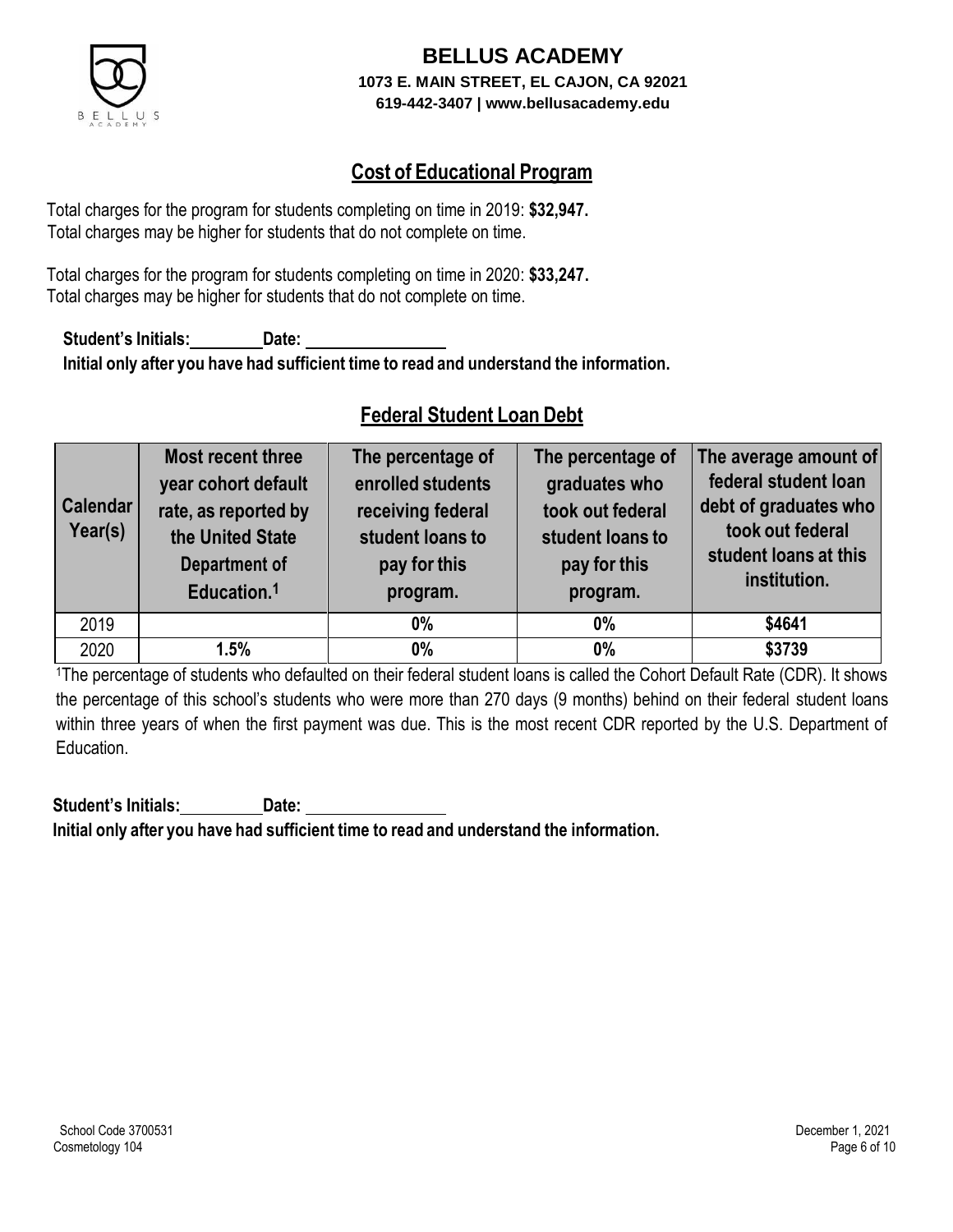

This fact sheet is filed with the Bureau for Private Postsecondary Education. Regardless of any information you may have relating to completion rates, placement rates, starting salaries, or license exam passage rates, this fact sheet contains the information as calculated pursuant to state law.

Any questions a student may have regarding this fact sheet that have not been satisfactorily answered by the institution may be directed to the Bureau for Private Postsecondary Education at 1747 N. Market Blvd, Suite 225, Sacramento, CA 95834, [www.bppe.ca.gov,](http://www.bppe.ca.gov/) toll-free telephone number (888) 370-7589 or by fax (916) 263-1897.

Student Name – Print

Student Signature Date

School Official Date Date Date Date Date Date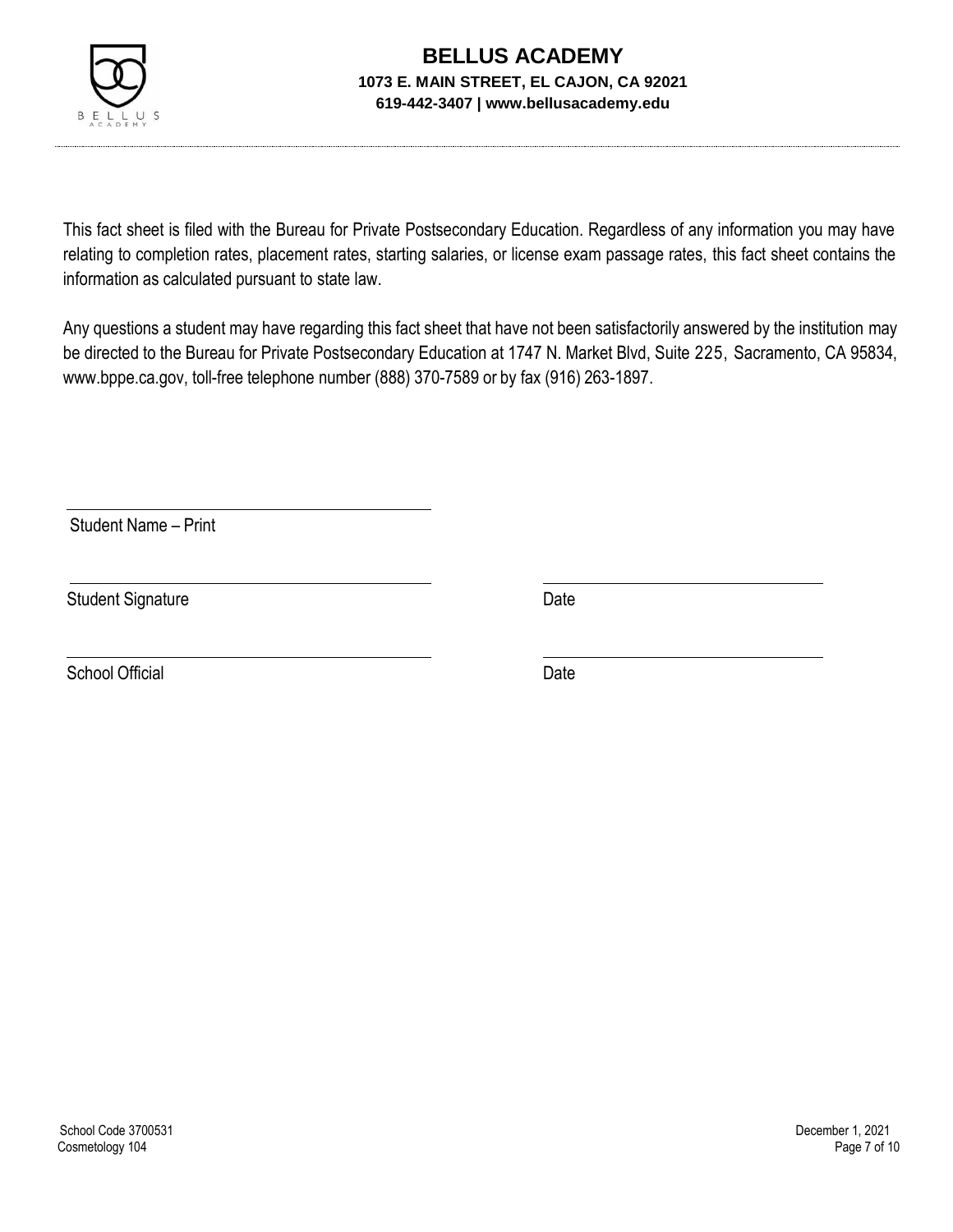

# **BELLUS ACADEMY**

#### **1073 E. MAIN STREET, EL CAJON, CA 92021 619-442-3407 | www.bellusacademy.edu**

## **Definitions**

- "Number of Students Who Began the Program" means the number of students who began a program who were scheduled to complete the program within 100% of the published program length within the reporting calendar year and excludes all students who cancelled during the cancellation period.
- "Students Available for Graduation" is the number of students who began the program minus the number of students who have died, been incarcerated, or been called to active military duty.
- "Number of On-time Graduates" is the number of students who completed the program within 100% of the published program length within the reporting calendar year.
- "On-time Completion Rate" is the number of on-time graduates divided by the number of students available for graduation.
- "150% Graduates" is the number of students who completed the program within 150% of the program length (includes on-time graduates).
- "150% Completion Rate" is the number of students who completed the program in the reported calendar year within 150% of the published program length, including on-time graduates, divided by the number of students available for graduation.
- "Graduates Available for Employment" means the number of graduates minus the number of graduates unavailable for employment.
- "Graduates Unavailable for Employment" means the graduates who, after graduation, die, become incarcerated, are called to active military duty, are international students that leave the United States or do not have a visa allowing employment in the United States, or are continuing their education in an accredited or bureau-approved postsecondary institution.
- "Graduates Employed in the Field" means graduates who beginning within six months after a student completes the applicable educational program are gainfully employed, whose employment has been reported, and for whom the institution has documented verification of employment. For occupations for which the state requires passing an examination, the six months period begins after the announcement of the examination results for the first examination available after a student completes an applicable educational program.
- "Placement Rate Employed in the Field" is calculated by dividing the number of graduates gainfully employed in the field by the number of graduates available for employment.
- "Number of Graduates Taking Exam" is the number of graduates who took the first available exam in the reported calendar year.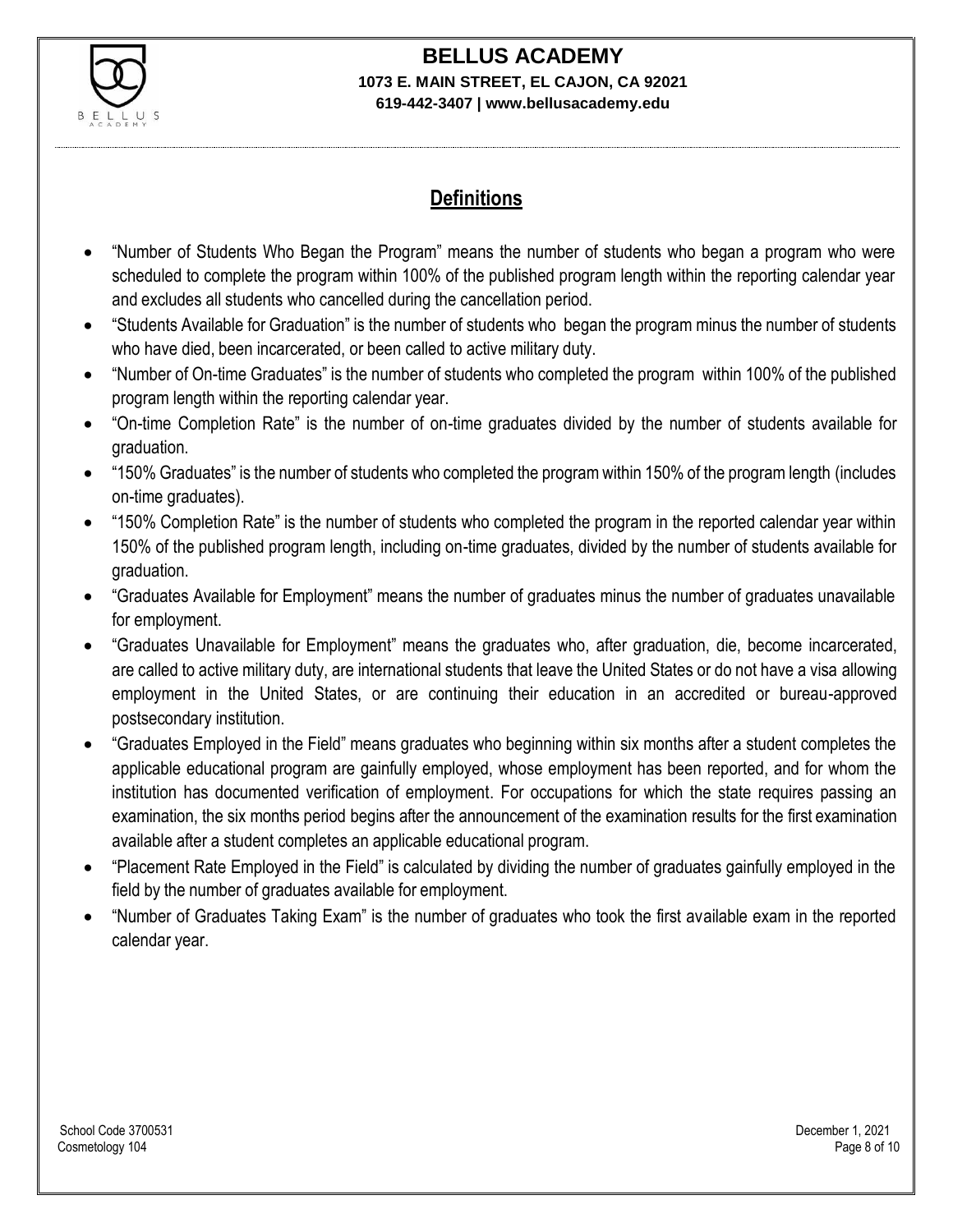

- "First Available Exam Date" is the date for the first available exam after a student completed a program.
- "Passage Rate" is calculated by dividing the number of graduates who passed the exam by the number of graduates who took the reported licensing exam.
- "Number Who Passed First Available Exam" is the number of graduates who took and passed the first available licensing exam after completing the program.
- "Salary" is as reported by graduate or graduate's employer.
- "No Salary Information Reported" is the number of graduates for whom, after making reasonable attempts, the school was not able to obtain salary information.